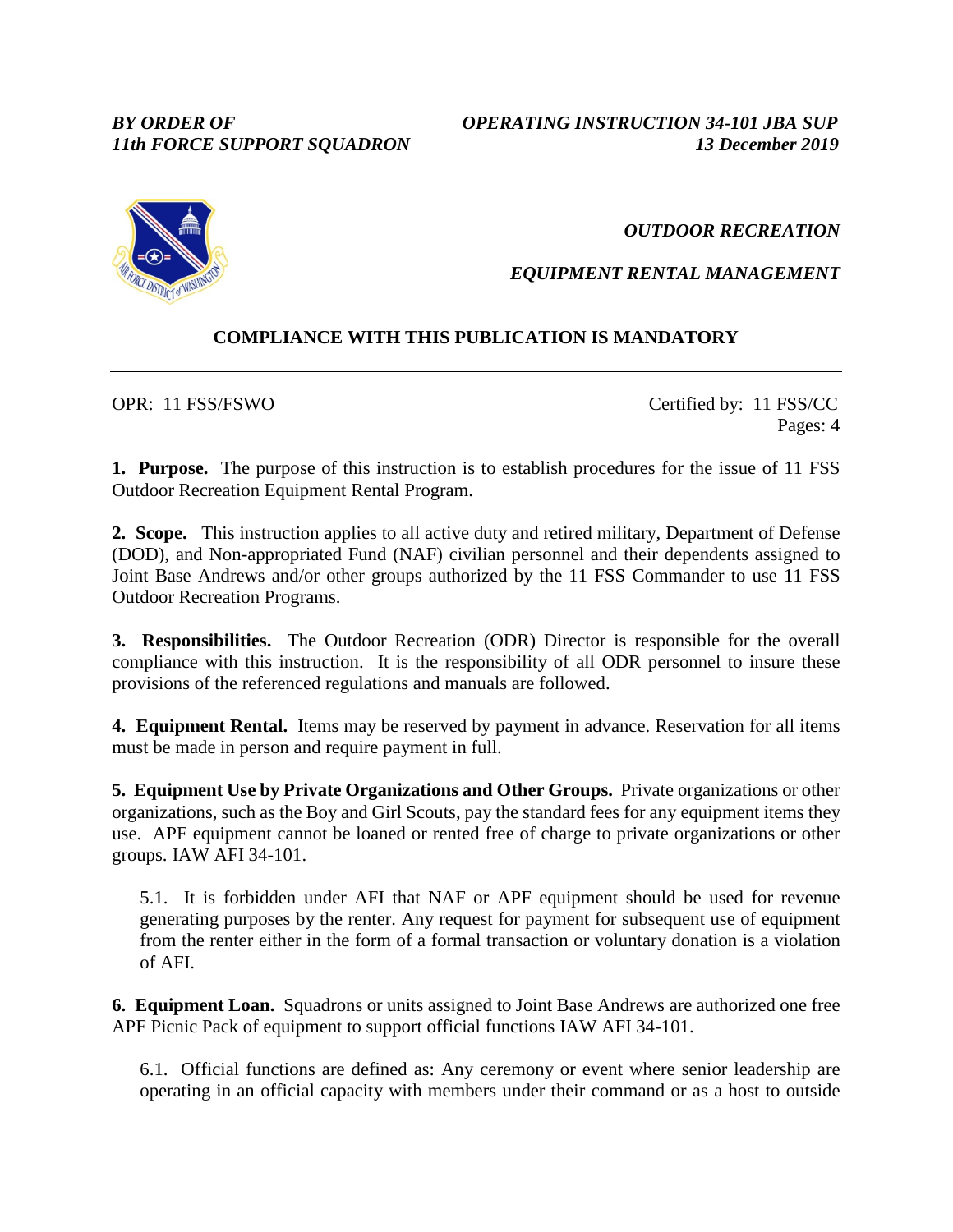members. This includes, but is not limited to, official meetings and conferences, official promotions, reenlistment and retirement ceremonies, and changes of command.

6.1.1. Seasonal parties, BBQ's and morale events are not official events and therefore not authorized loan equipment.

6.2. Equipment available for squadron use is limited to "See List Below". All other equipment may be rented at normal fees and charges. (e.g. grills, popcorn machines, etc.).

a. Tables, 6' 6 total b. Folding Chairs 36 total c. Knocher Ball (set of 6) 1 total d. Ice Chest 3 total e. Water Jug 1 total f. Sports Kit 1 total (Football, Soccer Ball and Horseshoe set) g. Canopy 10x20 3 total

6.3. Units may reserve the above items by providing a letter from the Squadron Commander or First Sergeant to the Equipment Rental staff. Please list the date of use, times and quantities required. Reservations can be made up to 60 days (2 calendar months) in advance. If the kit is already reserved, other equipment may be available, however, normal fees will apply. Squadrons will be permitted one free issue of approved equipment per-calendar year.

6.4. Joint Base Andrews Outdoor Recreation equipment is specifically for use by USAF personnel serving at Joint Base Andrews. It's NAF and APF equipment is NOT to be deployed down range in support of geographically separated units outside the United States. Units looking to send equipment out of country to support geographically separated units MWR programs will utilize their own funds for this purpose.

**7. Checkout Procedures.** A local form will be used to account for all equipment checked out. This form will be pre-numbered by the Funds Control Section in the Resource Management Flight and be prepared in the original and two copies. Retain the original and one copy in the section files and give the second copy to the customer at time of issue. Additionally, each item will be checked for serviceability at the time of issue. The condition of the equipment will be noted on the issue document. Equipment will be checked in the presence of the customer. Failure to note defects on the issuing form will indicate that the equipment was in good condition at check out.

7.1. Equipment rental staff will maintain a binder containing equipment operating instructions and safety information sheets for each piece of "HIGH RISK" rental equipment. Customers are required to read the information sheets and initial the rental contract as acknowledgement and acceptance of their responsibility for proper care and safe use. Hard copies of information sheets are to be provided to customers upon request.

7.2. If a rental receipt form is determined to be unusable by the clerk, the clerk will write void across the face of the form and initial. The original will be maintained in the section files. The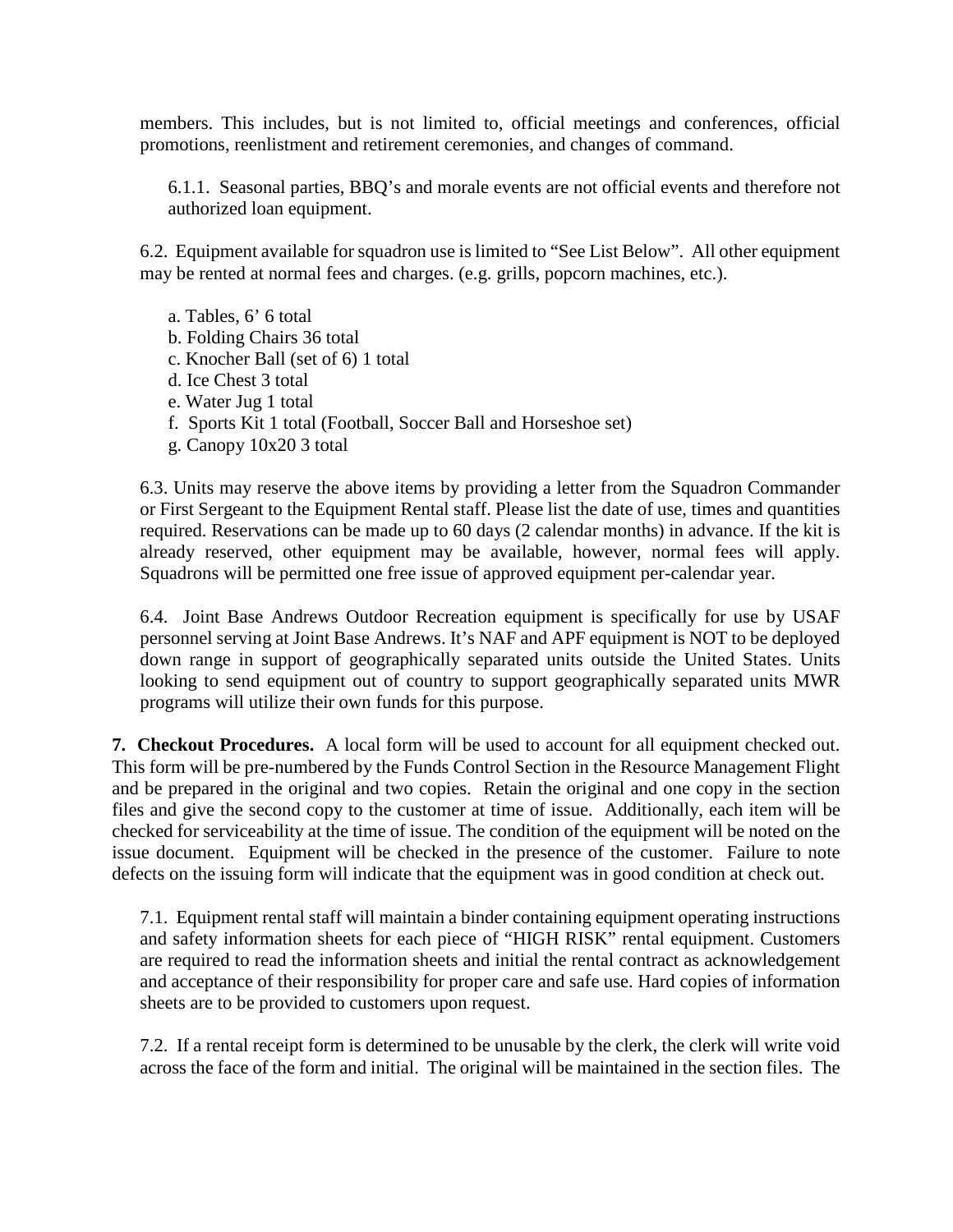two copies will be attached to the activity cashier's report and turned into the funds control section.

**8. Fees.** Fees and charges are set IAW AFI 34-101, and are intended to cover NAF costs associated with repairing, cleaning, replacing, and updating equipment, and to satisfy current USAF and AFDW financial standards. All rental fees are brought before the Non-Appropriated Fund Council for approval.

8.1. Service fees begin on the day of equipment checkout. The day of return is not calculated as a chargeable day.

8.1.1. There is a minimum one day charge for any item issued.

8.1.2. A list of all applicable fees and charges will be clearly posted in the checkout area.

8.1.2. Late fee assessments will be charged for equipment not returned within the designated time period at one times the daily rental charge per day late. No added fees beyond the daily rate will be charged as penalty for late return.

8.2. All loan receipts will be reviewed daily. When an item is overdue, the following actions will be accomplished:

8.2.1. Contact the individual and notify them of the late/overdue item. Inform them of the late charges accruing.

8.2.2. If the individual has not returned the equipment within 24 hours of the attempt to contact, the supervisor or first sergeant will be contacted to gain assistance in recovering the equipment.

8.3. Payment is made at time of reservation for total amount due. Applicable late charges will be collected upon equipment return.

8.4. A Cleaning/Drying fee will be assessed on any item requiring more than routine maintenance to make the item available for rent. This will be calculated based on the estimated man hours required to return the item to a condition in which it is appropriate for rental use.

8.5. A replacement/maintenance fee will be paid for any missing/broken items. The fee will be the cost of parts or cost of replacement.

**9. ODR Resale and Service Operations**. Provide customers services and resale product directly related to ODR activities. Operations must comply with AFI 34-211, Army and Air Force Exchange Service General Policies.

9.1. ODR must consider which ODR services to offer, look for natural links to existing activities, loan and rental equipment, and resale merchandise.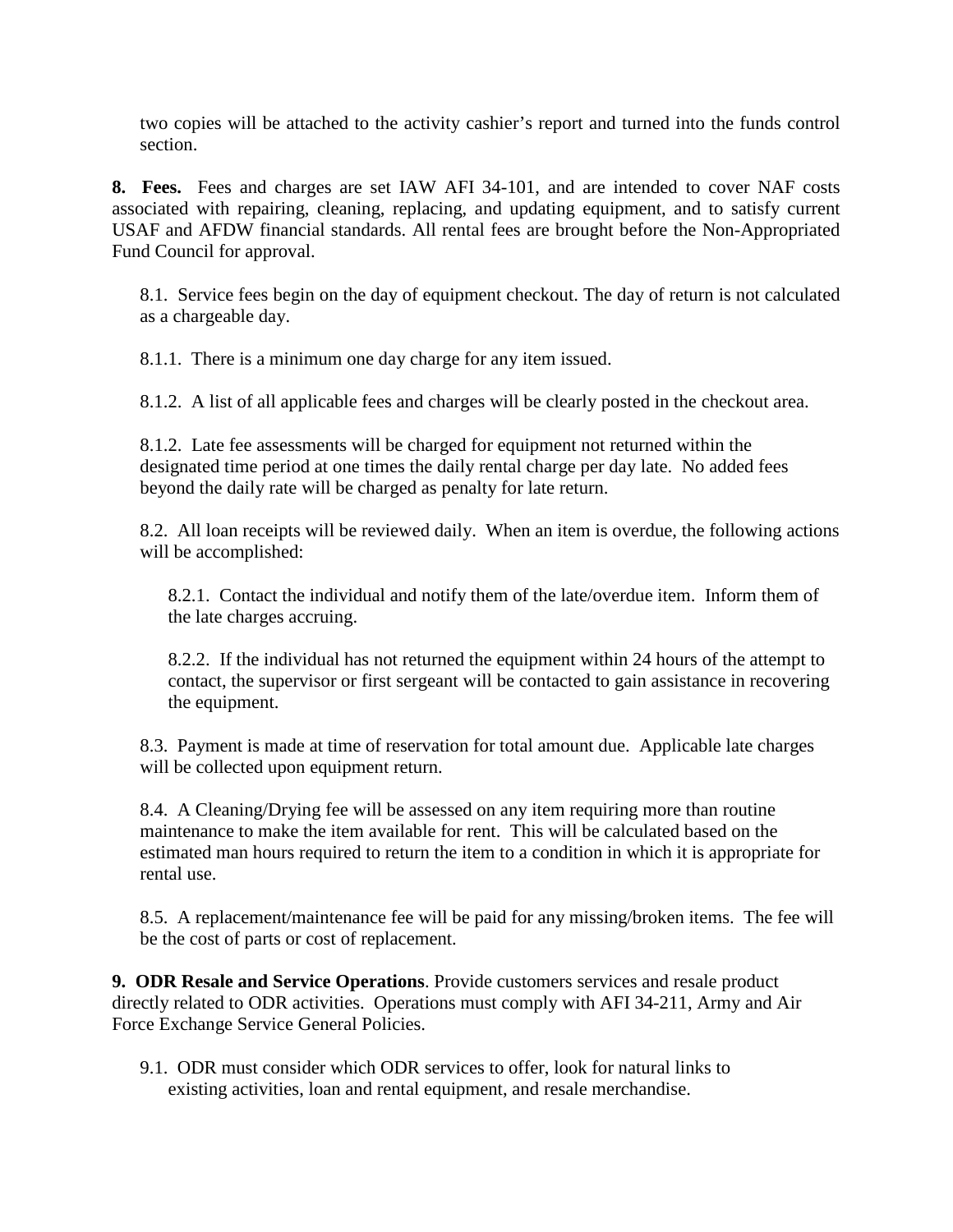9.2. Resale. Assessing the level of market demand is very important before establishing a resale program. Inventory level are set and approved by the RMFC. Product selection is to be reviewed and approved by the Community Services Flight Chief.

**10. Outdoor Adventure Activities.** ODR will offer a variety of off base Adventure Programs tying into resources available within the geographic region such as but not limited to Canoeing, Hiking, Biking and Camping. Additional less adventurous programs may also be established using local recreational resources.

10.1. ODR Manager will submit an annual Adventure Program list for FSS/CC review and approval.

10.1.1. ODR Programmer will ensure all trip leaders and guides possess all required training and certifications IAW AFI 34-101.

10.1.2. ODR Programmer may supplant staff with approved volunteers. All volunteers must possess required certifications. Each volunteer will be approved by the Flight and have a personal file established resume, experience, and certifications.

10.2. Volunteers may be issued ODR equipment and gear as required to train and perform approved guiding duties.

**11. On-Base Recreation Areas.** ODR Manager is responsible for establishing reservation procedures for designated parks.

11.1. Reservation procedures will be conducted through "RECTRAC" Point of Sale System.

11.2. ODR manager or representative is responsible for the submission of all AF 332's to have CE make needed repairs.

## **12. Resale Lot.**

12.1. All vehicles placed on the resale lot must be registered through ODR.

12.2. Customers must be the owner of the vehicle. Proof of ownership, registration, insurance and approved ID card matching all documents. Exception: an approved ID card holder may sell a vehicle for another approved ID card holder with a Power of Attorny.

12.3. Vehicle must have current licensing, tags and insurance coverage.

12.4. Vehicle must remain in drivable condition while parked on the resale lot.